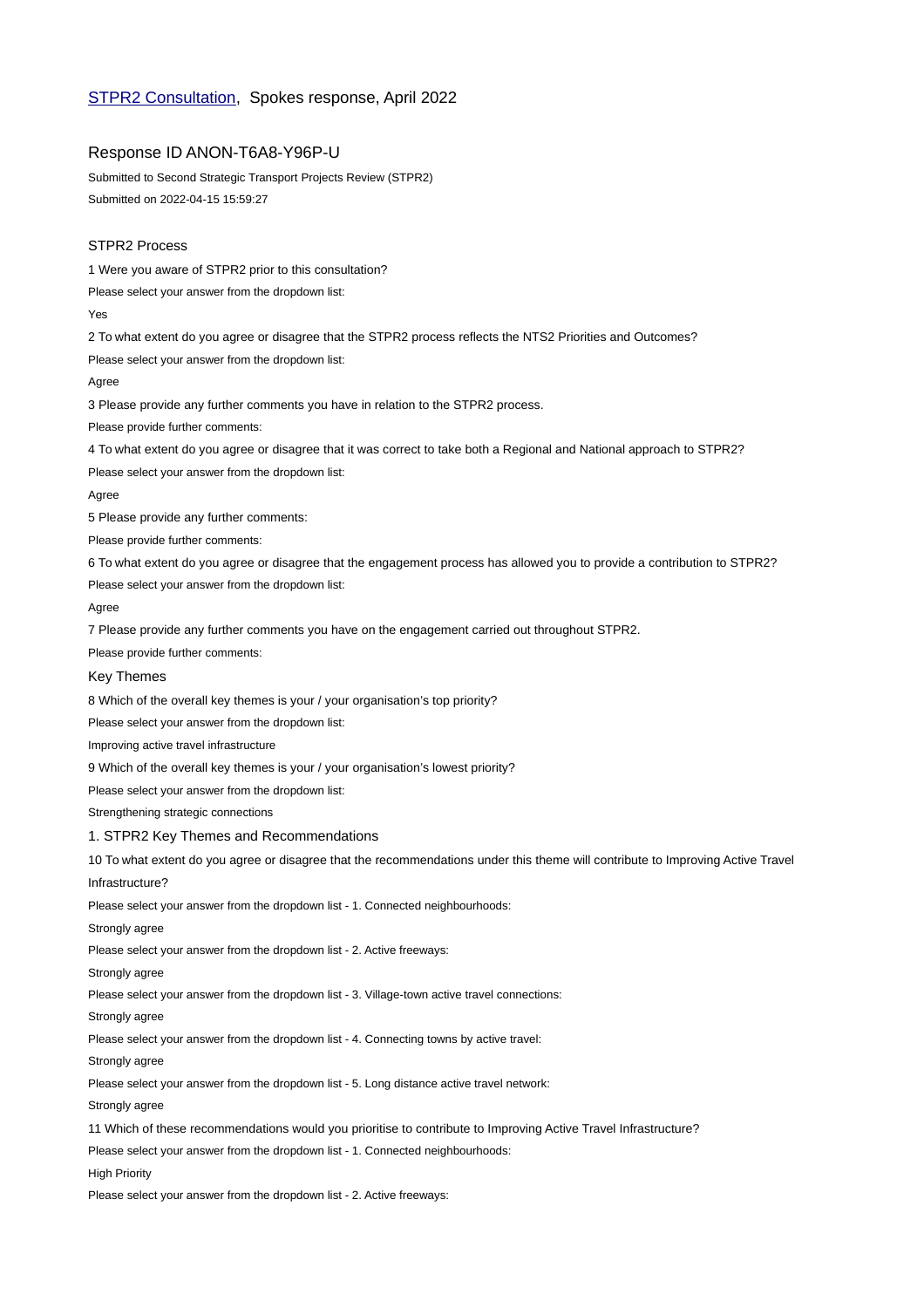High Priority

Please select your answer from the dropdown list - 3. Village-town active travel connections:

Medium Priority

Please select your answer from the dropdown list - 4. Connecting towns by active travel:

High Priority

Please select your answer from the dropdown list - 5. Long distance active travel network:

Medium Priority

12 Do the recommendations under this theme address the transport needs of your local or regional area or the people your organisation

#### represents?

Please select your answer from the dropdown list:

Yes

13 Please provide any additional comments you have on the theme Improving Active Travel Infrastructure and the recommendations within

it.

Please provide further comments:

We believe the highest priority should be given to the creation of high quality active travel networks in Scotland's cities, as this is where there is the

greatest potential for modal shift.

However, we also note that, were money to be reallocated from climate change-driving projects such as trunk road capacity increases, there would easily

be enough money in the transport budget to achieve all of the recommendations listed here relatively quickly.

2. Influencing Travel Choices and Behaviours

14 To what extent do you agree or disagree that the recommendations under this theme contribute to Influencing Travel Choices and Behaviours?

Please select your answer from the dropdown list - 6. Behaviour change initiatives:

Neither agree nor disagree

Please select your answer from the dropdown list - 7. Changing road user behaviour:

Neither agree nor disagree

Please select your answer from the dropdown list - 8. Increasing active travel to school:

Strongly agree

Please select your answer from the dropdown list - 9. Improving access to bikes:

Strongly agree

Please select your answer from the dropdown list - 10. Expansion of 20mph limits and zones:

Strongly agree

15 Which of these recommendations would you prioritise to contribute to Influencing Travel Choices and Behaviours?

Please select your answer from the dropdown list - 6. Behaviour change initiatives:

Low Priority

Please select your answer from the dropdown list - 7. Changing road user behaviour:

Low Priority

Please select your answer from the dropdown list - 8. Increasing active travel to school:

High Priority

Please select your answer from the dropdown list - 9. Improving access to bikes:

High Priority

Please select your answer from the dropdown list - 10. Expansion of 20mph limits and zones:

High Priority

16 Do the recommendations under this theme address the transport needs of your local or regional area or the people your organisation represents?

Please select your answer from the dropdown list:

Yes

17 Please provide any additional comments you have on the theme Influencing Travel Choices and Behaviours and the recommendations

within it.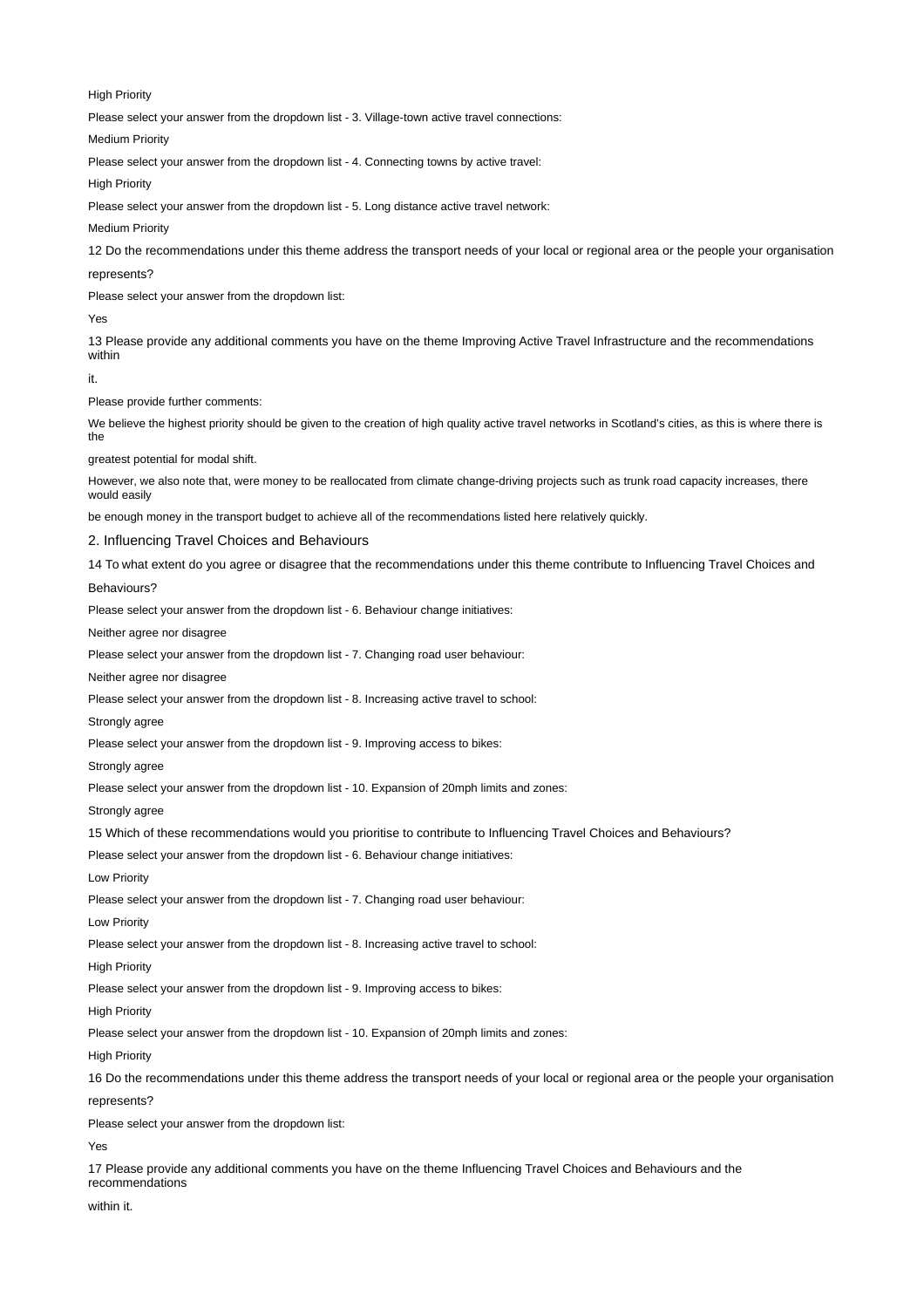Please provide further comments:

We are not aware of anywhere in the world which has achieved rapid and significant modal shift from private car use towards sustainable transport

without the prominent use of demand management policies (such as London's congestion charge).

Whilst the "carrots" listed here are welcome, they will be most effective if demand management "sticks", such as road pricing, are also implemented.

Our previous submission to the 20% reduction in vehicle-kilometres route map is also relevant here:

http://www.spokes.org.uk/wp-content/uploads/2022/04/2204-20-carkm-reduction-Spokes-response.pdf

3. Enhancing Access to Affordable Public Transport

18 To what extent do you agree or disagree that the recommendations under this theme contribute to Enhancing Access to Affordable Public

### **Transport**

Please select your answer from the dropdown list - 11. Clyde Metro: Please select your answer from the dropdown list - 12. Edinburgh & South East Scotland Mass Transit: Please select your answer from the dropdown list - 13. Aberdeen Rapid Transit: Please select your answer from the dropdown list - 14. Provision of strategic bus priority measures: Please select your answer from the dropdown list - 15. Highland Mainline rail corridor enhancements: Please select your answer from the dropdown list - 16. Perth- Dundee- Aberdeen rail corridor enhancements: Please select your answer from the dropdown list - 17. Edinburgh/Glasgow – Perth/Dundee rail corridor enhancements: Please select your answer from the dropdown list - 18. Supporting integrated journeys at ferry terminals: Please select your answer from the dropdown list - 19. Infrastructure to provide access for all at railway stations: Strongly agree Please select your answer from the dropdown list - 20. Investment in DRT and MaaS: Please select your answer from the dropdown list - 21. Improved public transport passenger interchange facilities: Please select your answer from the dropdown list - 22. Framework for delivery of mobility hubs: Please select your answer from the dropdown list - 23. Smart, integrated public transport ticketing: 19 Which of these recommendations would you prioritise to contribute to Enhancing Access to Affordable Public Transport? Please select your answer from the dropdown list - 11. Clyde Metro: Please select your answer from the dropdown list - 12. Edinburgh & South East Scotland Mass Transit: Please select your answer from the dropdown list - 13. Aberdeen Rapid Transit: Please select your answer from the dropdown list - 14. Provision of strategic bus priority measures: Please select your answer from the dropdown list - 15. Highland Mainline rail corridor enhancements: Please select your answer from the dropdown list - 16. Perth- Dundee- Aberdeen rail corridor enhancements: Please select your answer from the dropdown list - 17. Edinburgh/Glasgow – Perth/Dundee rail corridor enhancements: Please select your answer from the dropdown list - 18. Supporting integrated journeys at ferry terminals: Please select your answer from the dropdown list - 19. Infrastructure to provide access for all at railway stations: High Priority Please select your answer from the dropdown list - 20. Investment in DRT and MaaS: Please select your answer from the dropdown list - 21. Improved public transport passenger interchange facilities: Please select your answer from the dropdown list - 22. Framework for delivery of mobility hubs: Please select your answer from the dropdown list - 23. Smart, integrated public transport ticketing: 20 Do the recommendations under this theme address the transport needs of your local or regional area or the people your organisation represents? Please select your answer from the dropdown list: Don't Know / No Opinion 21 Please provide any additional comments you have on the theme Enhancing Access to Affordable Public Transport and the recommendations within it Please provide further comments:

It is disgraceful that there are still train platforms which are inaccessible to people using wheelchairs or handcycles, and fixing this should be an urgent

priority. Fixing this will also, of course, benefit many non-disabled people (such as non-disabled cyclists and anyone carrying heavy suitcases or pushing a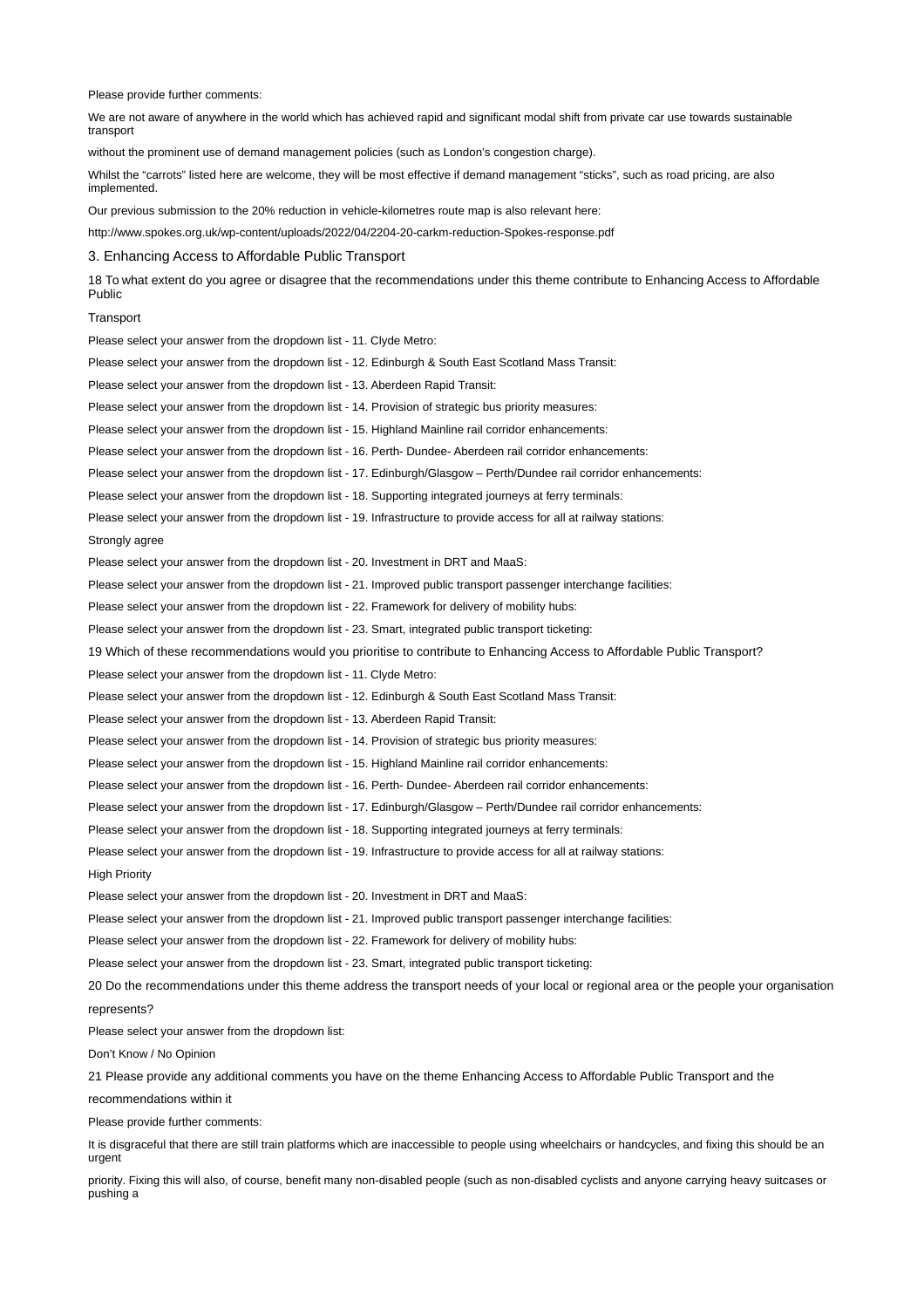pram).

4. Decarbonising Transport

22 To what extent do you agree or disagree that the recommendations under this theme contribute to Decarbonising Transport?

Please select your answer from the dropdown list - 24. Ferry vessel renewal and replacement and progressive decarbonisation:

Please select your answer from the dropdown list - 25. Rail decarbonisation:

Please select your answer from the dropdown list - 26. Decarbonisation of bus network:

Please select your answer from the dropdown list - 27. Behaviour change and modal shift for freight:

Strongly agree

Please select your answer from the dropdown list - 28. Zero emissions vehicles and infrastructure transition:

Neither agree nor disagree

23 Which of these recommendations would you prioritise to contribute to Decarbonising Transport?

Please select your answer from the dropdown list - 24. Ferry vessel renewal and replacement and progressive decarbonisation:

Please select your answer from the dropdown list - 25. Rail decarbonisation:

Please select your answer from the dropdown list - 26. Decarbonisation of bus network:

Please select your answer from the dropdown list - 27. Behaviour change and modal shift for freight:

Please select your answer from the dropdown list - 28. Zero emissions vehicles and infrastructure transition:

24 Do the recommendations under this theme address the transport needs of your local or regional area or the people your organisation represents?

Please select your answer from the dropdown list:

#### Yes

25 Please provide any additional comments you have on the theme Decarbonising Transport and the recommendations within it.

Please provide further comments:

Decarbonising private car use only mitigates a couple of the many problems which car dependency causes. Electric vehicles must not be seen as a

panacea, and do nothing to reduce congestion, improve road safety or reduce transport inequality. It is still far better to enable modal shift to sustainable

modes of transport such as active travel, and doing so must be prioritised.

Shifting to freight should be enabled by reopening and building railway lines, such as between Dumfries and Stranraer. This should be done instead of,

not in addition to, trunk road capacity increases.

5. Increasing Safety and Resilience on the Strategic Transport Network

26 To what extent do you agree or disagree that the recommendations under this theme contribute to Increasing Safety and Resilience on the

Strategic Transport Network?

Please select your answer from the dropdown list - 29. Access to Argyll A83:

Please select your answer from the dropdown list - 30. Trunk road and motorway safety Improvements:

Please select your answer from the dropdown list - 31. Trunk road and motorway network climate change adaption and resilience:

Please select your answer from the dropdown list - 32. Trunk road and motorway network renewal for reliability, resilience and safety:

Please select your answer from the dropdown list - 33, 34, 35 Enhancing Intelligent Transport Systems:

Please select your answer from the dropdown list - 36. Strategy for improving rest and welfare facilities for hauliers,:

Please select your answer from the dropdown list - 37. Improving active travel on trunk roads through communities:

### Strongly agree

Please select your answer from the dropdown list - 38. Speed management plan:

## Strongly agree

27 Which of these recommendations would you prioritise to contribute to Increasing Safety and Resilience on the Strategic Transport Network?

Please select your answer from the dropdown list - 29. Access to Argyll A83:

Please select your answer from the dropdown list - 30. Trunk road and motorway safety Improvements:

Please select your answer from the dropdown list - 31. Trunk road and motorway network climate change adaption and resilience:

Please select your answer from the dropdown list - 32. Trunk road and motorway network renewal for reliability, resilience and safety:

Please select your answer from the dropdown list - 33, 34, 35 Enhancing Intelligent Transport Systems:

Please select your answer from the dropdown list - 36. Strategy for improving rest and welfare facilities for hauliers,: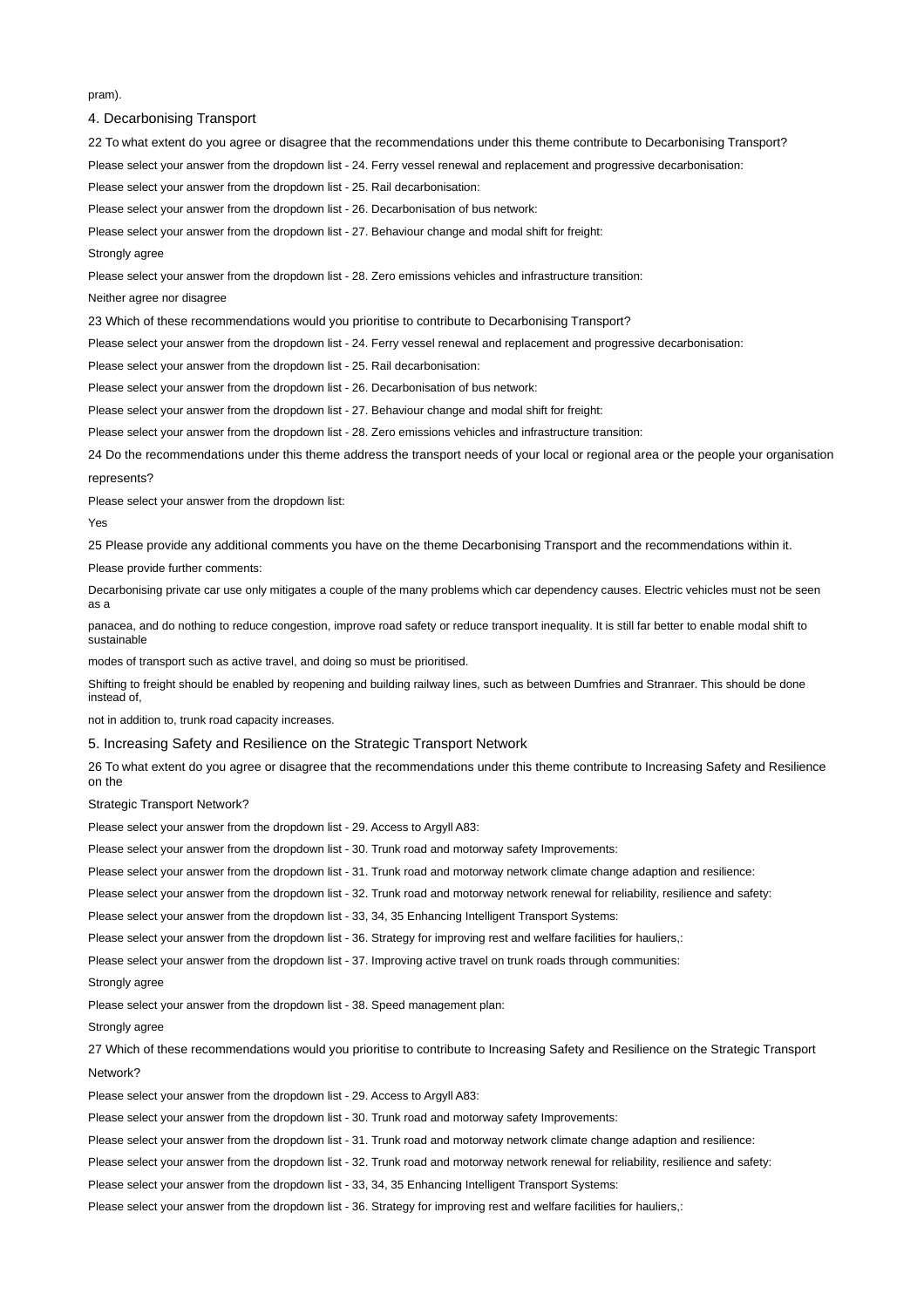Please select your answer from the dropdown list - 37. Improving active travel on trunk roads through communities:

High Priority

Please select your answer from the dropdown list - 38. Speed management plan:

28 Do the recommendations under this theme address the transport needs of your local or regional area or the people your organisation represents?

Please select your answer from the dropdown list:

29 Please provide any additional comments you have on the theme Increasing Safety and Resilience on the Strategic Transport Network and

the recommendations within it.

Please provide further comments:

An important, and often overlooked, point is the consideration of people who currently do not walk or cycle on certain routes due to a fear for their safety. These people do not show up in the safety statistics, but must be taken into account. For example, very few people cycle along the A702, so a naive

look at its safety record will make it seem safe for cyclists,when it is actually terrifyingly unsafe.

The people who would use a road if it were made safer, must be taken into account in the Speed Management Plan and other road safety work. That

means installing average speed cameras on all trunk roads, reducing speed limits where necessary, and taking action against drivers who endanger

vulnerable road users.

6. Strengthening Strategic Connections

30 To what extent do you agree or disagree that the recommendations under this theme contribute to Strengthening Strategic Connections?

Please select your answer from the dropdown list - 39. Sustainable access to Grangemouth Investment Zone:

Please select your answer from the dropdown list - 40. Access to Stranraer and ports at Cairnryan:

Strongly Disagree

Please select your answer from the dropdown list - 41. Potential fixed links in Outer Hebrides and Mull:

Please select your answer from the dropdown list - 42. Investment in ports infrastructure:

Please select your answer from the dropdown list - 43. Major station masterplans:

Please select your answer from the dropdown list - 44. Rail freight terminals:

Please select your answer from the dropdown list - 45. High speed and cross border rail enhancements:

31 Which of these recommendations would you prioritise to contribute to Strengthening Strategic Connections?

Please select your answer from the dropdown list - 39. Sustainable access to Grangemouth Investment Zone:

Please select your answer from the dropdown list - 40. Access to Stranraer and ports at Cairnryan:

Do not support this recommendation

Please select your answer from the dropdown list - 41. Potential fixed links in Outer Hebrides and Mull:

Please select your answer from the dropdown list - 42. Investment in ports and infrastructure:

Please select your answer from the dropdown list - 43. Major station masterplans:

Please select your answer from the dropdown list - 44. Rail freight terminals:

Please select your answer from the dropdown list - 45. High speed and cross border rail enhancements:

32 Do the recommendations under this theme address the transport needs of your local or regional area or the people your organisation represents?

Please select your answer from the dropdown list:

Don't Know / No Opinion

33 Please provide any additional comments you have on the theme Strengthening Strategic Connections and the recommendations within it.

Please provide further comments:

Capacity increases on trunk roads such as the A75 and A77 are poor investments. The money would be better spent on:

\* A Dumfries-Stranraer railway line.

\* Average speed cameras on the A75 and A77, which would improve the safety record for a fraction of the cost, as demonstrated by the similar A9

scheme

STPR2 Recommendations and other Scottish Government Policy

34 Prior to this consultation were you aware of the list of Scottish Government policies below, which STPR2 aligns with and supports?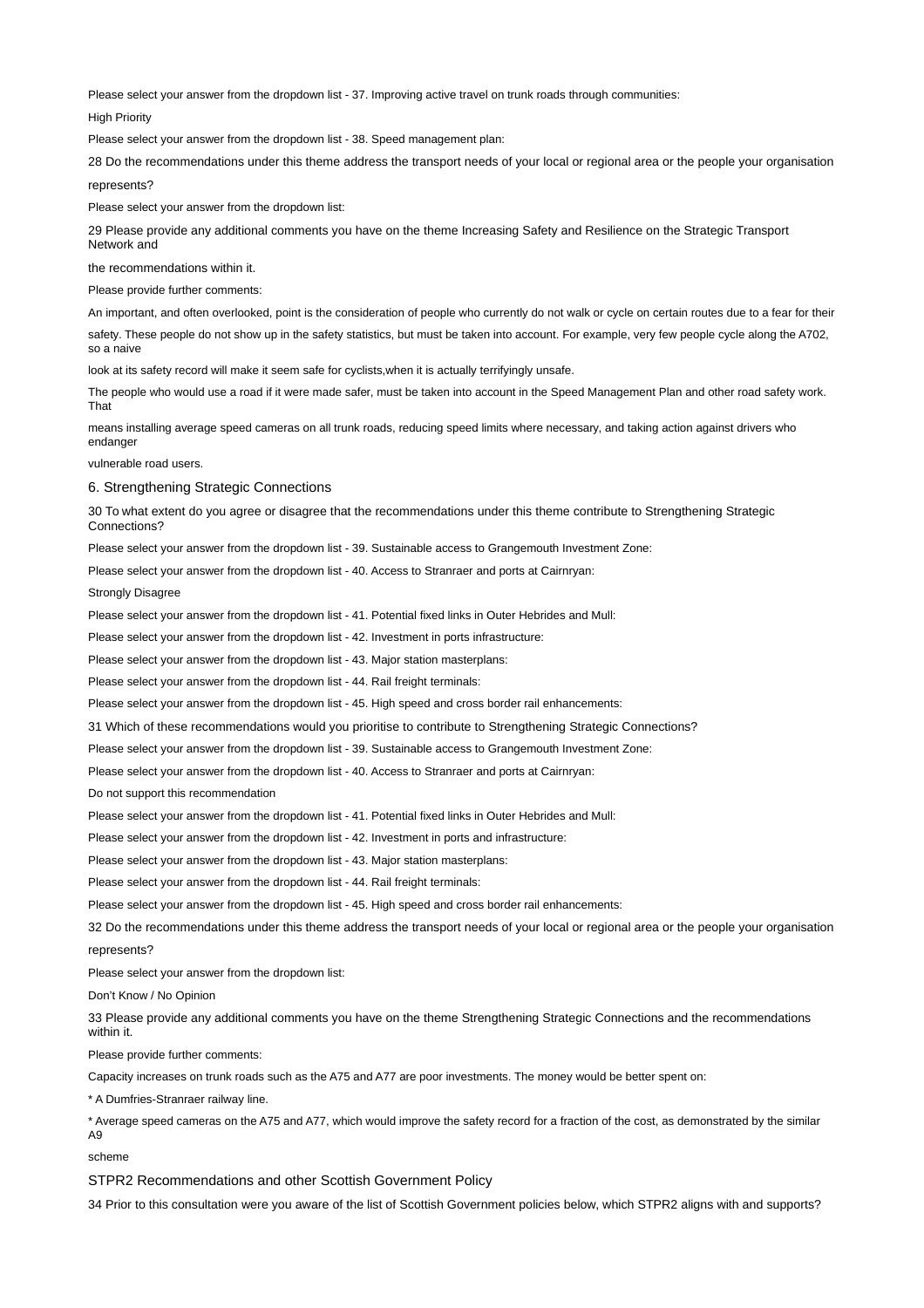Please select your answer from the dropdown list - Take action against climate change: Yes Please select your answer from the dropdown list - Decarbonising transport: Yes Please select your answer from the dropdown list - Reducing car use: Yes Please select your answer from the dropdown list - Encouraging greater walking, wheeling and cycling: Yes Please select your answer from the dropdown list - Addressing inequalities, such as: Child poverty: Yes Please select your answer from the dropdown list - Addressing inequalities, such as: Affordability of transport: Yes Please select your answer from the dropdown list - Addressing inequalities, such as: Access to transport: Yes Please select your answer from the dropdown list - Transport as an enabler of inclusive economic growth: Yes Please select your answer from the dropdown list - Providing a safe transport system: Yes Please select your answer from the dropdown list - Providing a reliable and resilient transport system: Yes 35 Prior to this consultation were you aware of the Scottish Government policy documents to which STPR2 aligns with and supports? Please select your answer from the dropdown list - National Transport Strategy 2 (NTS2): Yes Please select your answer from the dropdown list - National Planning Framework (NPF4): Yes Please select your answer from the dropdown list - Climate Change Plan Update & Route Map: Yes Please select your answer from the dropdown list - Infrastructure Investment Plan: Yes Please select your answer from the dropdown list - Cleaner Air for Scotland 2 & Delivery Plan: Yes Please select your answer from the dropdown list - National Performance Framework: Yes 36 To what extent do you agree or disagree that the STPR2 recommendations reflect and will contribute to the aims of government policy? Please select your answer from the dropdown list: Agree 37 Please provide any additional comments you have on the STPR2 recommendations' contribution to Government policy. Please provide further comments: Road capacity increases, do not contribute to the policies in: Climate Change Plan Cleaner Air for Scotland The commitment to reduce vehicle-kilometres by 20%. Strategic Environmental Assessment (SEA) & Other Impact Assessments 38 To what extent do you agree or disagree with the overall findings of the SEA? Please select your answer from the dropdown list: 39 The SEA has reviewed plans, policies and programmes relevant to STPR2. Are there any other plans, policies and programmes that should be considered? Please select your answer from the dropdown list:

If yes, please provide further comments: